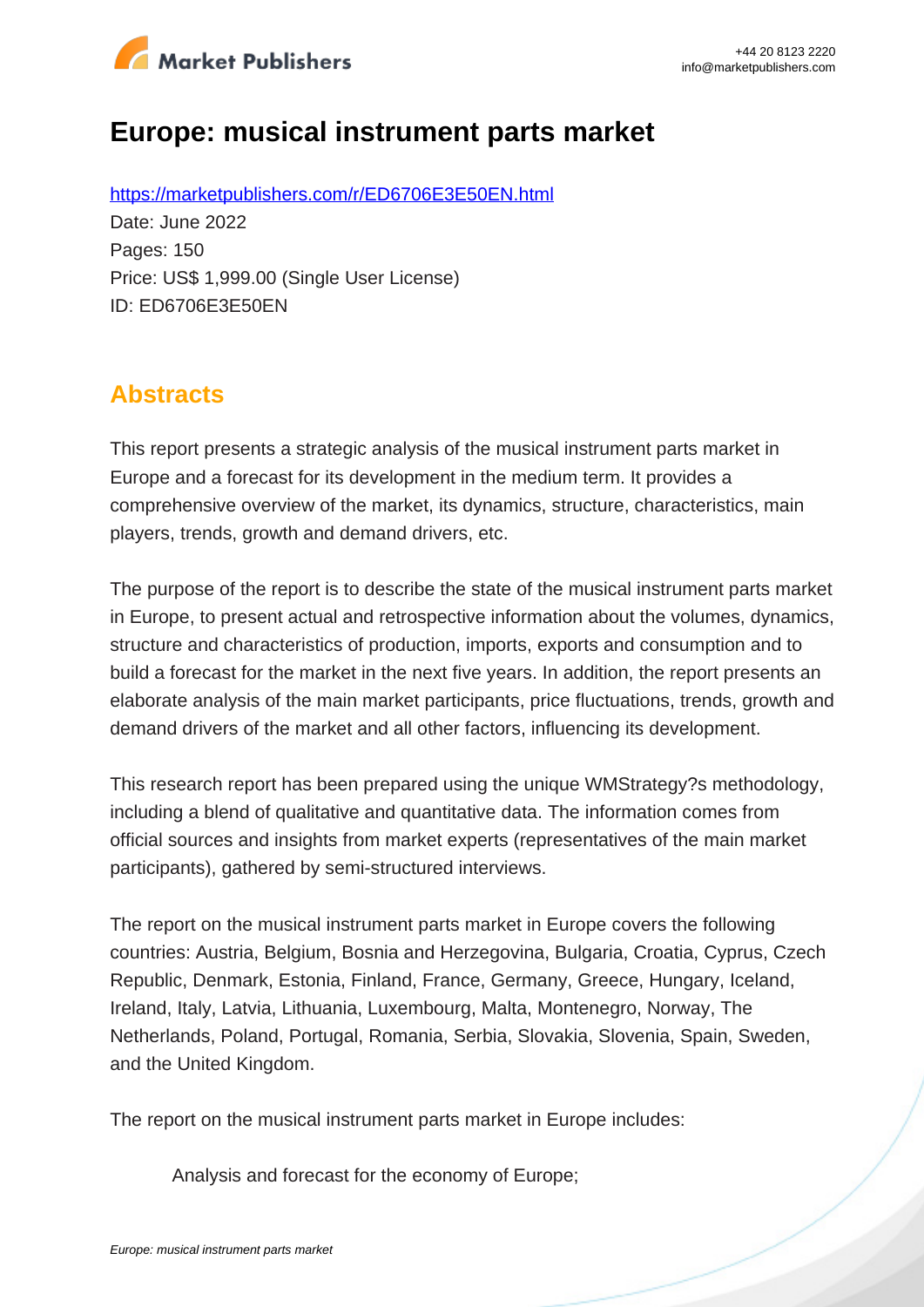

Analysis and forecast of the market size, value and dynamics;

Market structure (by origin, by country (includes breakdown of all indicators by all 33 analyzed countries), by types of products, etc.);

Volume, dynamics and analysis of domestic production (past, current and future);

Analysis of price levels (wholesale, retail, distributors, etc.) and their dynamics (past, current and future);

Volume, dynamics and analysis of imports (past, current and future);

Volume, dynamics and analysis of exports (past, current and future);

Volume, dynamics and analysis of consumption (past, current and future);

Characteristics of the main market participants (manufacturers, distributors, wholesalers, retailers, importers, exporters, Government structures, etc.) and the competitive landscape;

Value chain analysis;

Analysis and forecast of the trends and levels of supply and demand on the market;

Analysis of the factors, influencing the development of the market (market growth drivers, restraints, etc.);

Country opportunity analysis;

Analysis of the major trade flows;

Forecast for development of the market in the medium term (including three possible scenarios for development).

This report will allow you to: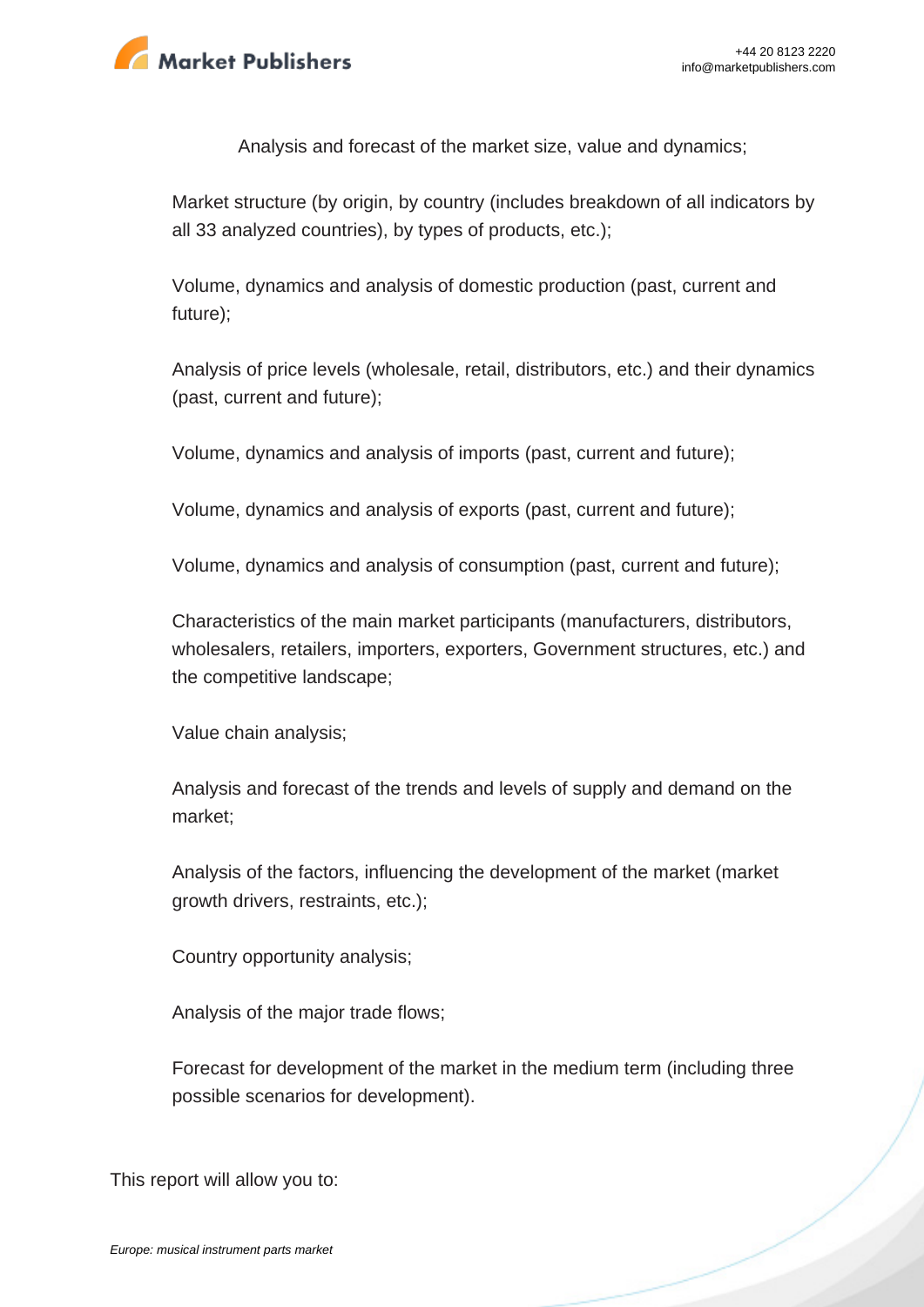

Quickly and cost?effectively get a strategic analysis and gain competitive intelligence about the market;

Track market data, including size, value, dynamics, structure, segmentation and forecasts: past, present and future;

Track and identify key market trends, opportunities and threats and key drivers behind recent market changes;

Strategically assess market growth potential, demand drivers and restraints on the market;

Explore and identify new market opportunities in the countries and regions within the market;

Evaluate the key macroeconomic indicators to get insight into the general trends within the economy;

See how the market performed in the past (over the last 5 years) and how it will perform in the future (in the next 5 years);

Get acquainted with the leading companies on the market;

Evaluate how diversified the market is in terms of competitive intensity, fragmentation and environment and understand competitive threats;

Empower your marketing, branding, strategy and market development, consumption and supply functions with useful market insights;

Build your investment strategy by assessing market attractiveness or company attractiveness;

Build your own market entry or market expansion strategy or evaluate your current strategy;

Add weight to pitches and presentations by using official and accurate data and calculations.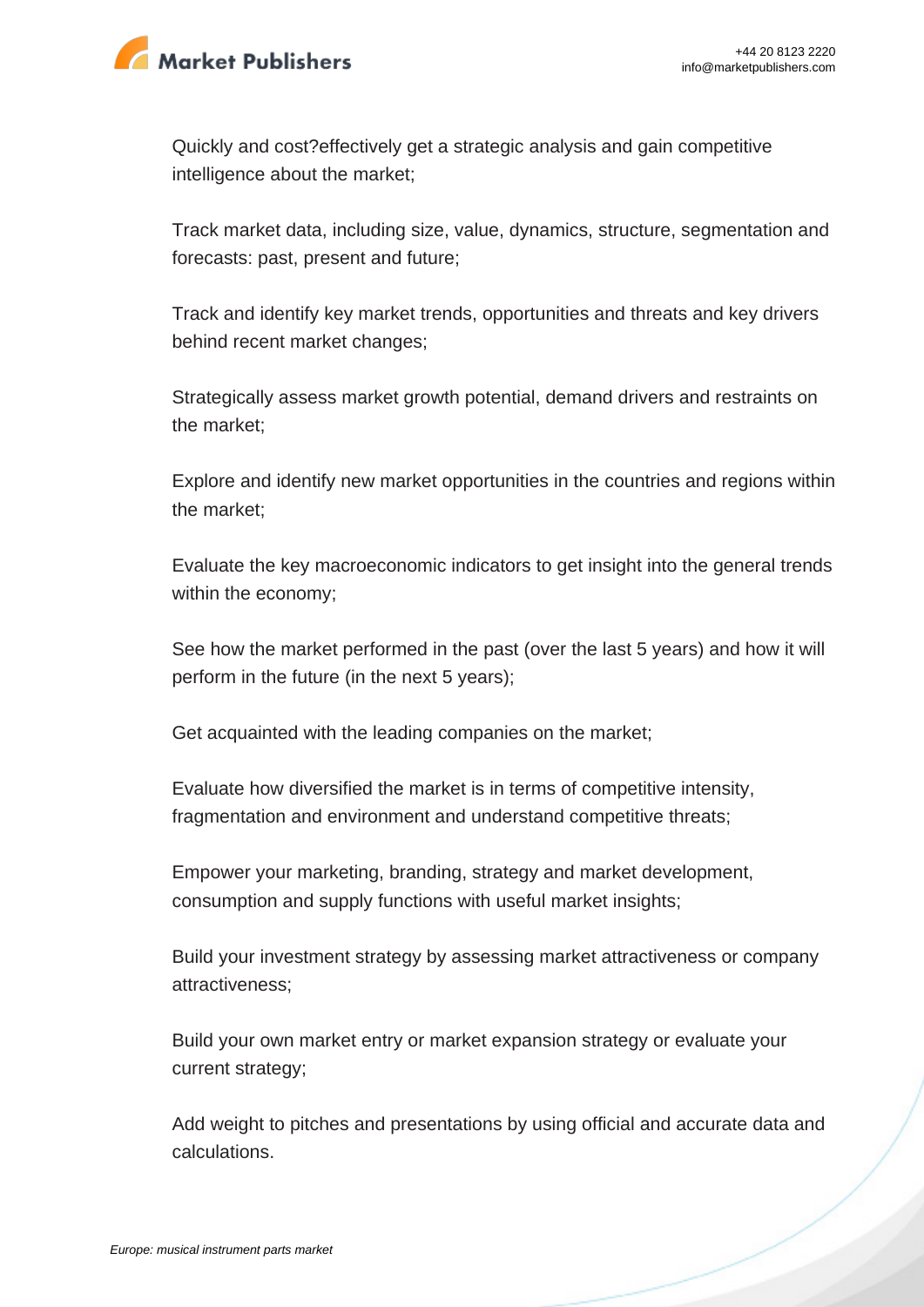

If you are interested in the musical instrument parts market in Europe, this research report will provide you with a strategic analysis of the market, its recent and future development. In addition, the report will save you time and money while presenting you all the necessary information, empowering you to make informed decisions and move your business forward!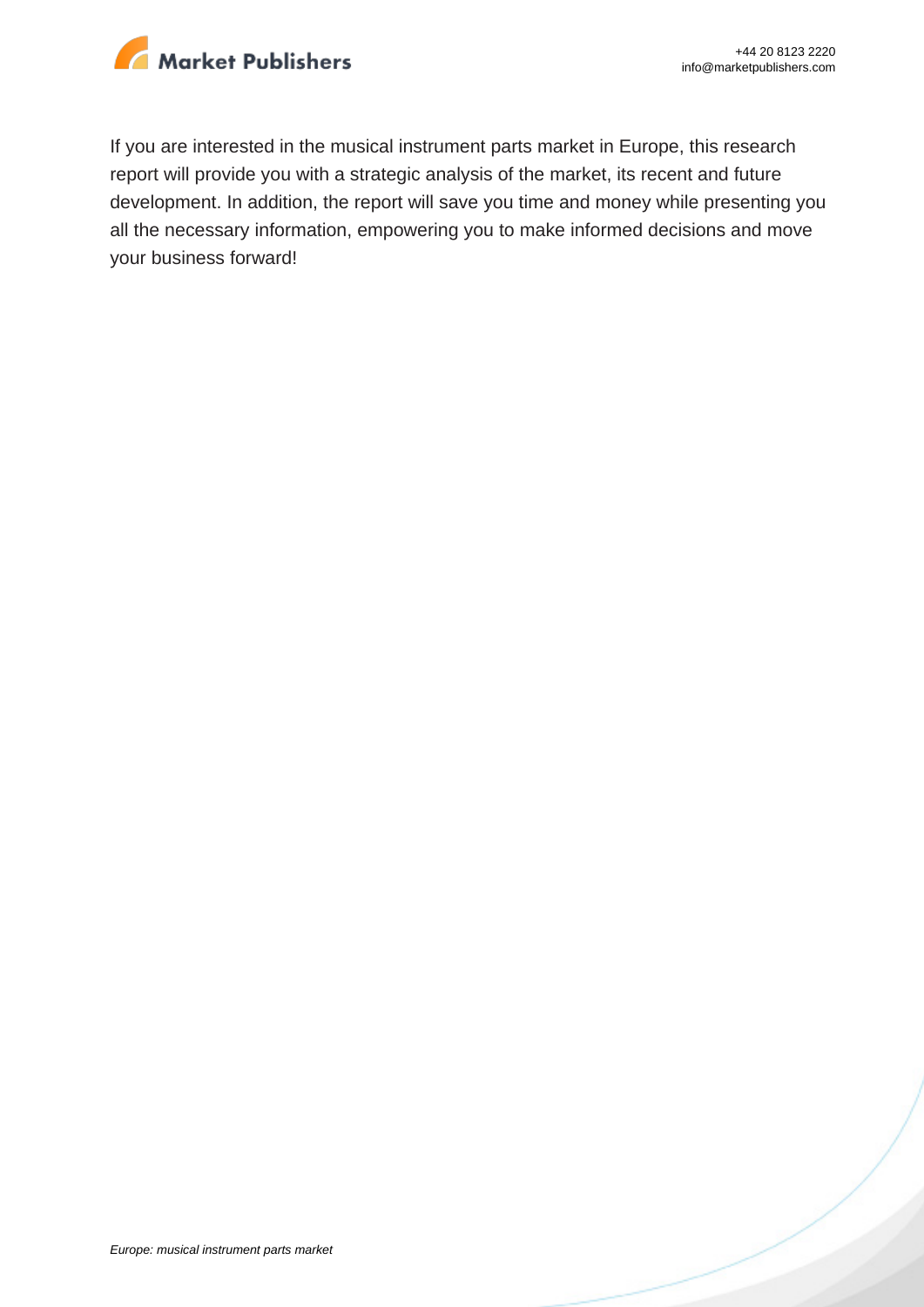

# **Contents**

### **1. INTRODUCTION**

- 1.1. Report description
- 1.2. Research methodology

### **2. EXECUTIVE SUMMARY**

### **3. CHARACTERISTICS OF MUSICAL INSTRUMENT PARTS**

### **4. CHARACTERISTICS AND ANALYSIS OF RAW MATERIALS BASE**

### **5. STATE OF THE ECONOMY OF EUROPE**

- 5.1. Characteristics of the economy of Europe in 2014-2018
- 5.2. Forecast for the development of the economy of Europe for 2018-2020

### **6. OVERVIEW AND ANALYSIS OF THE MUSICAL INSTRUMENT PARTS MARKET IN EUROPE**

6.1. Volume, value and dynamics of the musical instrument parts market in Europe in 2014-2018

6.2. Structure of the musical instrument parts market in Europe in 2014-2018: production, imports, exports, consumption

- 6.3. Structure of the musical instrument parts market in Europe by origin
- 6.4. Structure of the musical instrument parts market in Europe by country
- 6.5. Key recent trends on the musical instrument parts market in Europe
- 6.6. Competitive landscape of the market
- 6.7. Country opportunity analysis
- 6.8. Key drivers and restraints for the market development in the medium term

6.9. Forecast for development of the musical instrument parts market in Europe for 2019-2024

# **7. OVERVIEW AND ANALYSIS OF THE DOMESTIC PRODUCTION OF MUSICAL INSTRUMENT PARTS IN EUROPE**

7.1. Volume, value and dynamics of the domestic production of musical instrument parts in Europe in 2014-2018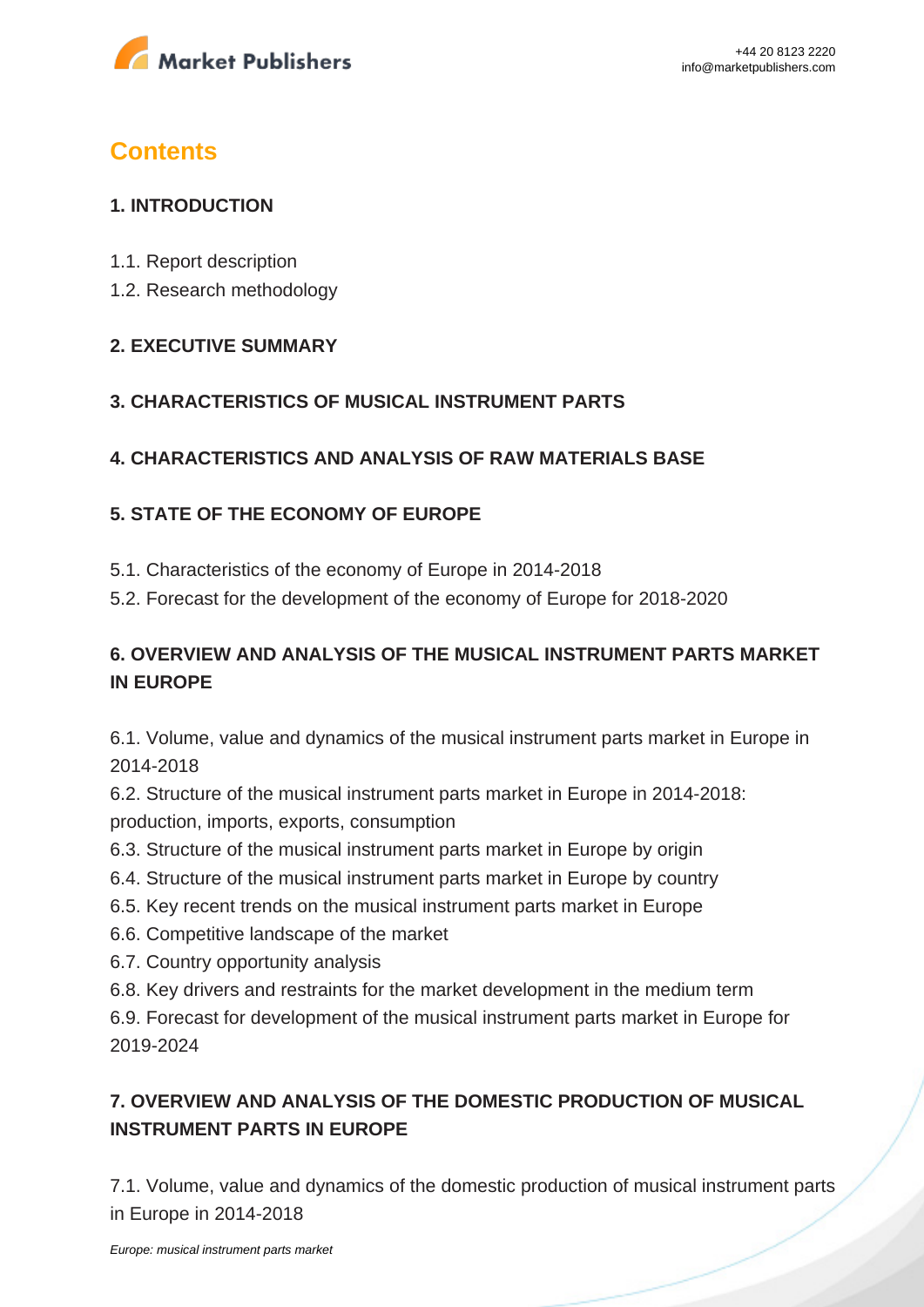

7.2. Structure of the European production of musical instrument parts by countries 7.3. Characteristics of the main companies, producers of musical instrument parts in Europe

## **8. CHARACTERISTICS AND ANALYSIS OF THE PRICES OF MUSICAL INSTRUMENT PARTS IN EUROPE**

- 8.1. Value chain analysis
- 8.2. Structure of price formation
- 8.3. Characteristics of the producer prices of musical instrument parts in Europe in 2014-2018
- 8.4. Characteristics of other prices of musical instrument parts

## **9. FOREIGN TRADE OPERATIONS OF MUSICAL INSTRUMENT PARTS IN EUROPE**

9.1. Foreign trade operations of musical instrument parts in Europe in 2014-2018

# **10. OVERVIEW AND ANALYSIS OF THE IMPORTS OF MUSICAL INSTRUMENT PARTS TO THE EUROPEAN MARKET**

10.1. Volume, value and dynamics of the imports of musical instrument parts to Europe in 2014-2018

- 10.2. Major trade inflows of musical instrument parts imports to Europe
- 10.3. Structure of the imports of musical instrument parts by types of products
- 10.4. Prices of imported musical instrument parts in Europe

# **11. OVERVIEW AND ANALYSIS OF THE EUROPEAN EXPORTS OF MUSICAL INSTRUMENT PARTS**

11.1. Volume, value and dynamics of the European exports of musical instrument parts in 2014-2018

- 11.2. Major trade outflows of musical instrument parts exports from Europe
- 11.3. Structure of the European exports of musical instrument parts by types of products
- 11.4. Prices of European exports of musical instrument parts

## **12. CHARACTERISTICS OF THE CONSUMPTION OF MUSICAL INSTRUMENT PARTS IN EUROPE**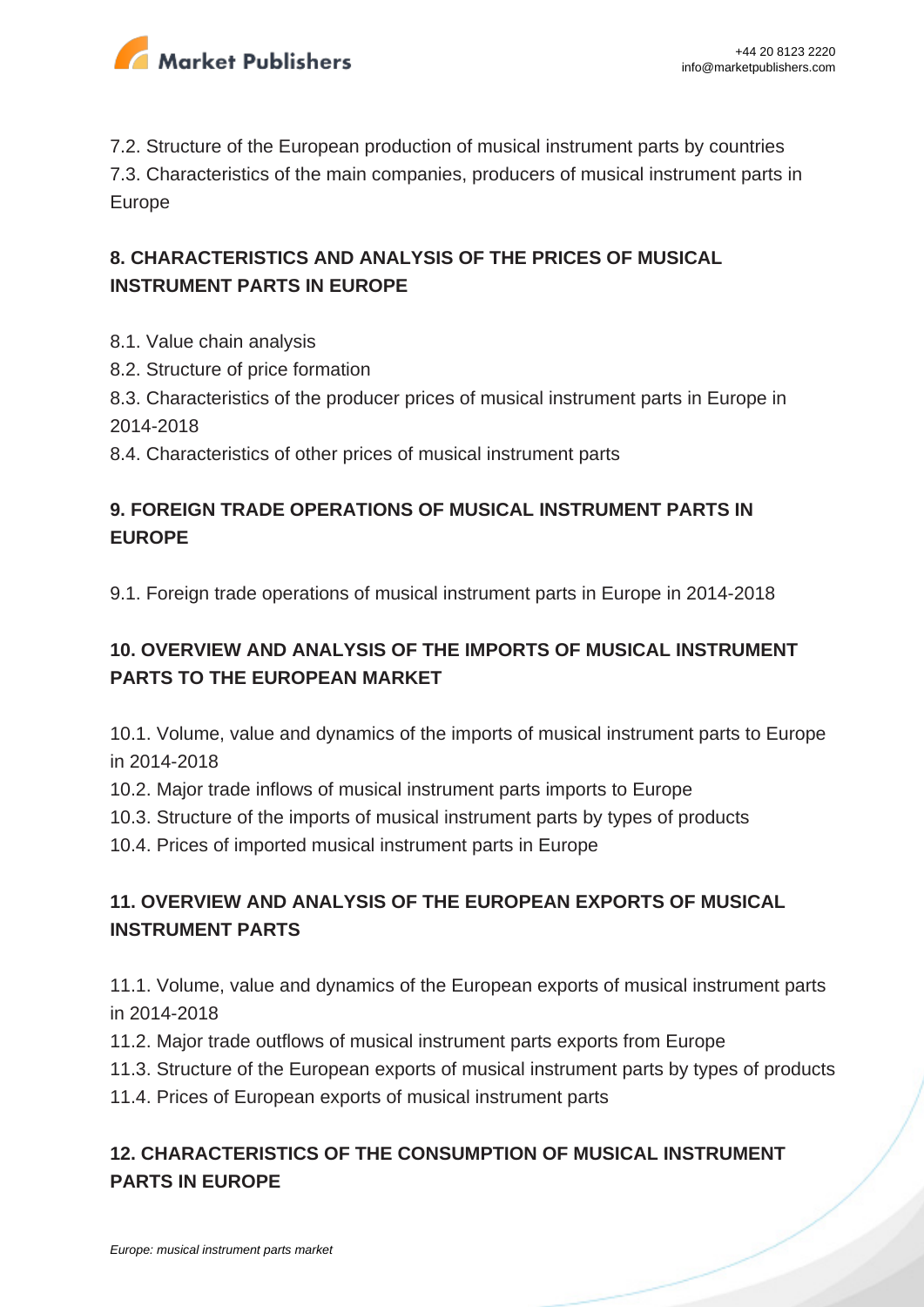

12.1. Volume, value and dynamics of the consumption of musical instrument parts in Europe in 2014-2018

12.2. Structure of the consumption of musical instrument parts in Europe in 2014-2018 (by origin, by channel)

12.3. Structure of the consumption of musical instrument parts in Europe by country 12.4. Volume, value and dynamics of the per capita consumption of musical instrument parts in Europe in 2014-2018

12.5. Balance between supply and demand on the musical instrument parts market in Europe in 2014-2018 and forecast for 2019-2024

# **13. FORECAST FOR DEVELOPMENT OF THE MUSICAL INSTRUMENT PARTS MARKET IN EUROPE FOR 2019-2024**

13.1. Factors, influencing the development of the musical instrument parts market in Europe in the medium term

13.2. Forecast for market development in the medium term under three possible scenarios

# **LIST OF FIGURES**

Volume and dynamics of the musical instrument parts market in Europe in 2014-2018 Value and dynamics of the musical instrument parts market in Europe in 2014-2018 Structure of the musical instrument parts market in Europe in 2014-2018, in volume terms

Structure of the musical instrument parts market in Europe in 2014-2018, in value terms Structure of the musical instrument parts market in Europe by origin in volume terms in 2014-2018

Structure of the musical instrument parts market in Europe by origin in value terms in 2014-2018

Structure of the musical instrument parts market in Europe by country in 2014-2018, in volume terms

Structure of the musical instrument parts market in Europe by country in 2014-2018, in value terms

Volume and dynamics of the domestic production of musical instrument parts in Europe in 2014-2018

Value and dynamics of the domestic production of musical instrument parts in Europe in 2014-2018

Structure of the domestic production of musical instrument parts in Europe by producing countries in 2014-2018, in volume terms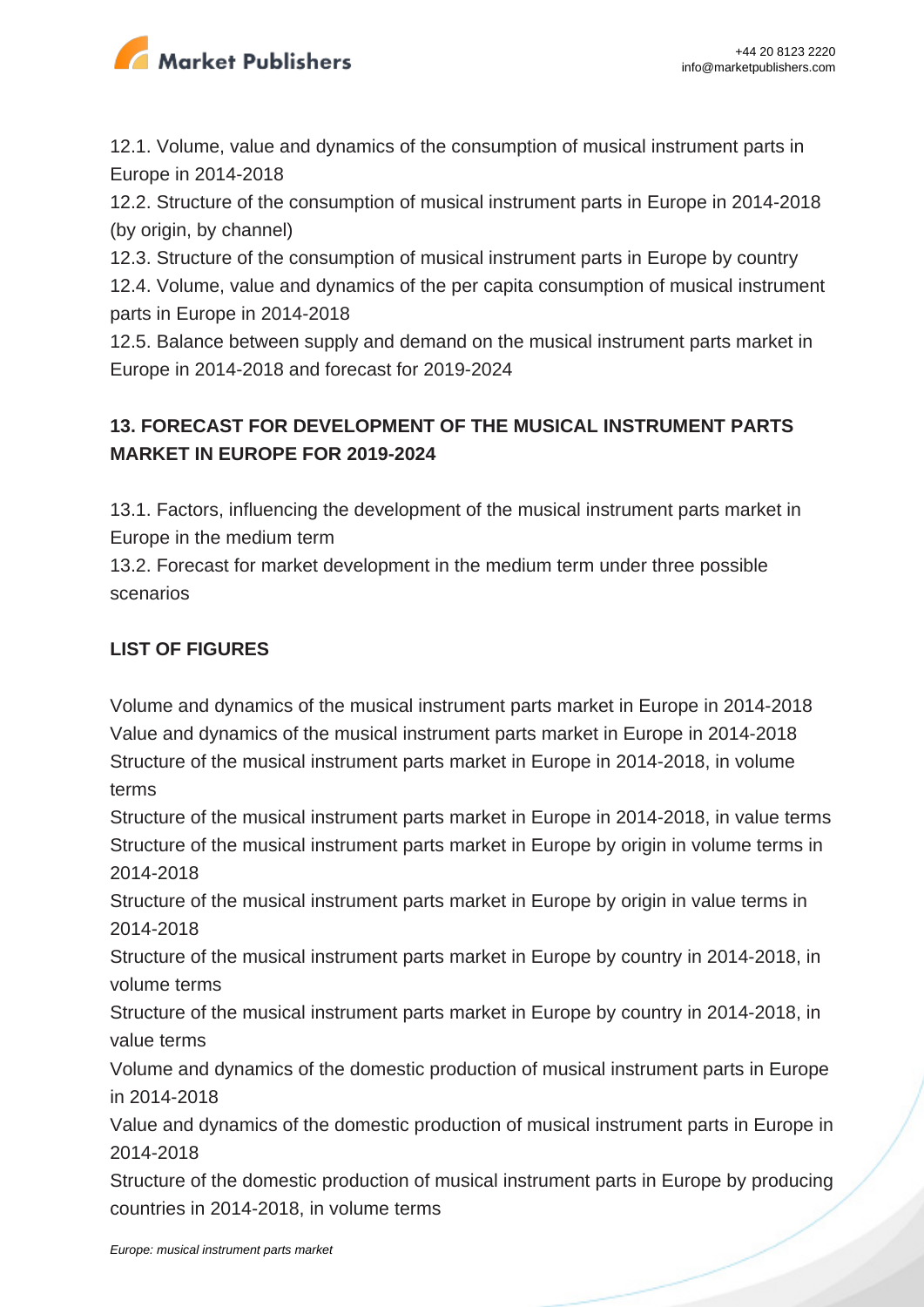

Structure of the domestic production of musical instrument parts in Europe by producing countries in 2014-2018, in value terms

Value chain analysis of the musical instrument parts market in Europe

Structure of the musical instrument parts price formation in Europe, in %

Deviation of the average producer prices of musical instrument parts in Europe in 2014-2018

Trade balance of musical instrument parts foreign trade in Europe in 2014-2018, in volume terms

Trade balance of musical instrument parts foreign trade in Europe in 2014-2018, in value terms

Volume and dynamics of the imports of musical instrument parts to Europe in 2014-2018

Value and dynamics of the imports of musical instrument parts to Europe in 2014-2018 Main countries, importing musical instrument parts to Europe in 2014-2018, in volume terms

Main countries, importing musical instrument parts to Europe in 2014-2018, in value terms

Volume and dynamics of the imports of musical instrument parts by types of musical instrument parts in 2014-2018

Value and dynamics of the imports of musical instrument parts by types of musical instrument parts in 2014-2018

Average prices of imported musical instrument parts to Europe in 2014-2018 Volume and dynamics of the European exports of musical instrument parts in 2014-2018

Value and dynamics of the European exports of musical instrument parts in 2014-2018 Recipient countries of the European exports of musical instrument parts in 2014-2018, in volume terms

Recipient countries of the European exports of musical instrument parts in 2014-2018, in value terms

Structure of the European exports of musical instrument parts by types of musical instrument parts in 2014-2018, in volume terms

Structure of the European exports of musical instrument parts by types of musical instrument parts in 2014-2018, in value terms

Average prices of the European exports of musical instrument parts in 2014-2018 Volume and dynamics of the consumption of musical instrument parts in Europe in 2014-2018

Value and dynamics of the consumption of musical instrument parts in Europe in 2014-2018

Structure of the consumption of musical instrument parts in Europe in 2014-2018, in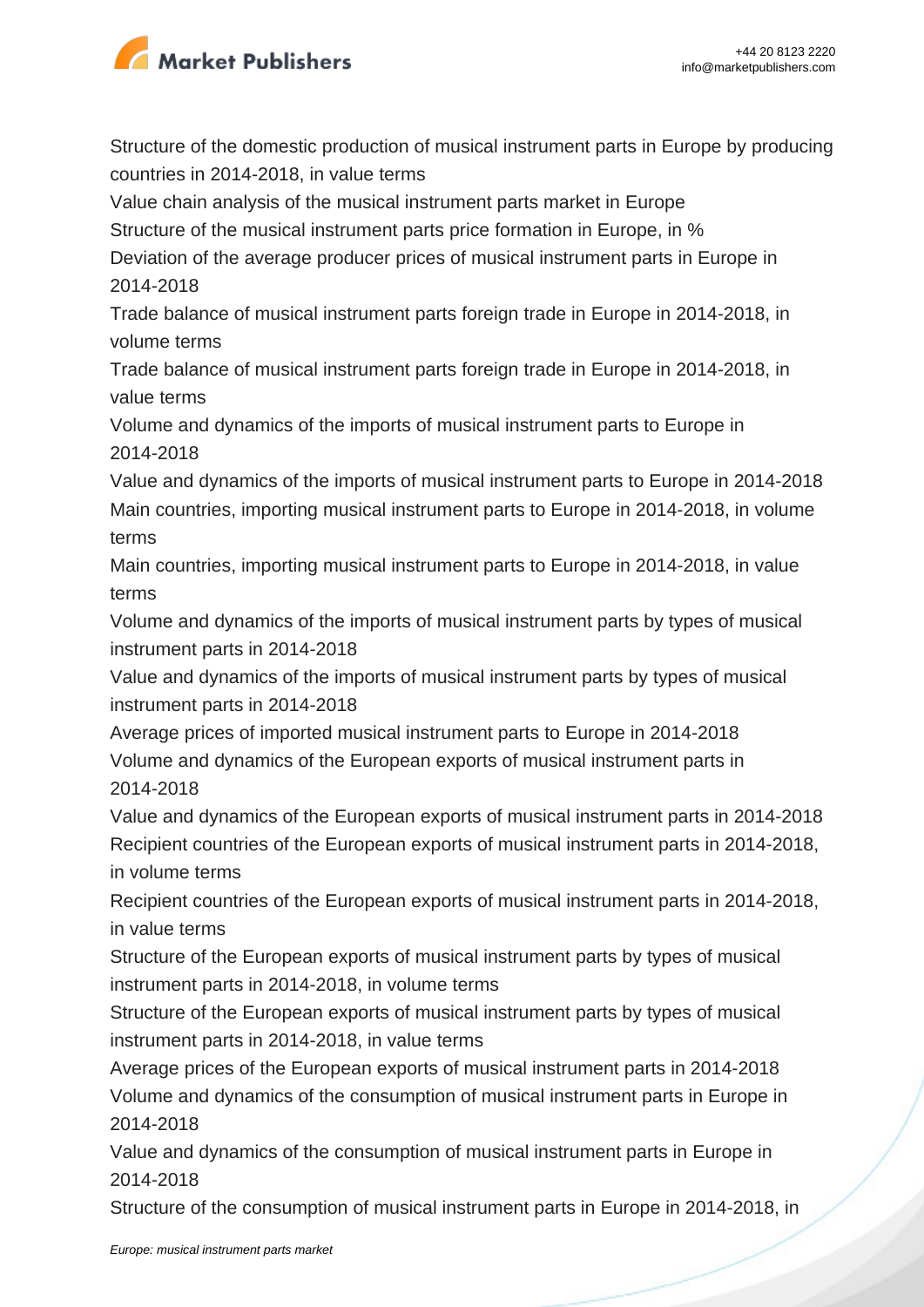

volume terms

Structure of the consumption of musical instrument parts in Europe in 2014-2018, in value terms

Structure of the consumption of musical instrument parts in Europe by consuming countries in 2014-2018

Volume and dynamics of the per capita consumption of musical instrument parts in Europe in 2014-2018

Value and dynamics of the per capita consumption of musical instrument parts in Europe in 2014-2018

Balance between supply and demand on the musical instrument parts market in Europe in 2014-2018 and forecast for 2019-2024, in volume terms

Balance between supply and demand on the musical instrument parts market in Europe in 2014-2018 and forecast for 2019-2024, in value terms

Forecast for the total supply of musical instrument parts in Europe for 2019-2024 (under the framework of the base scenario), in physical and value terms

Forecast for the total supply of musical instrument parts in Europe for 2019-2024 (under the framework of the pessimistic scenario), in physical and value terms

Forecast for the total supply of musical instrument parts in Europe for 2019-2024 (under the framework of the optimistic scenario), in physical and value terms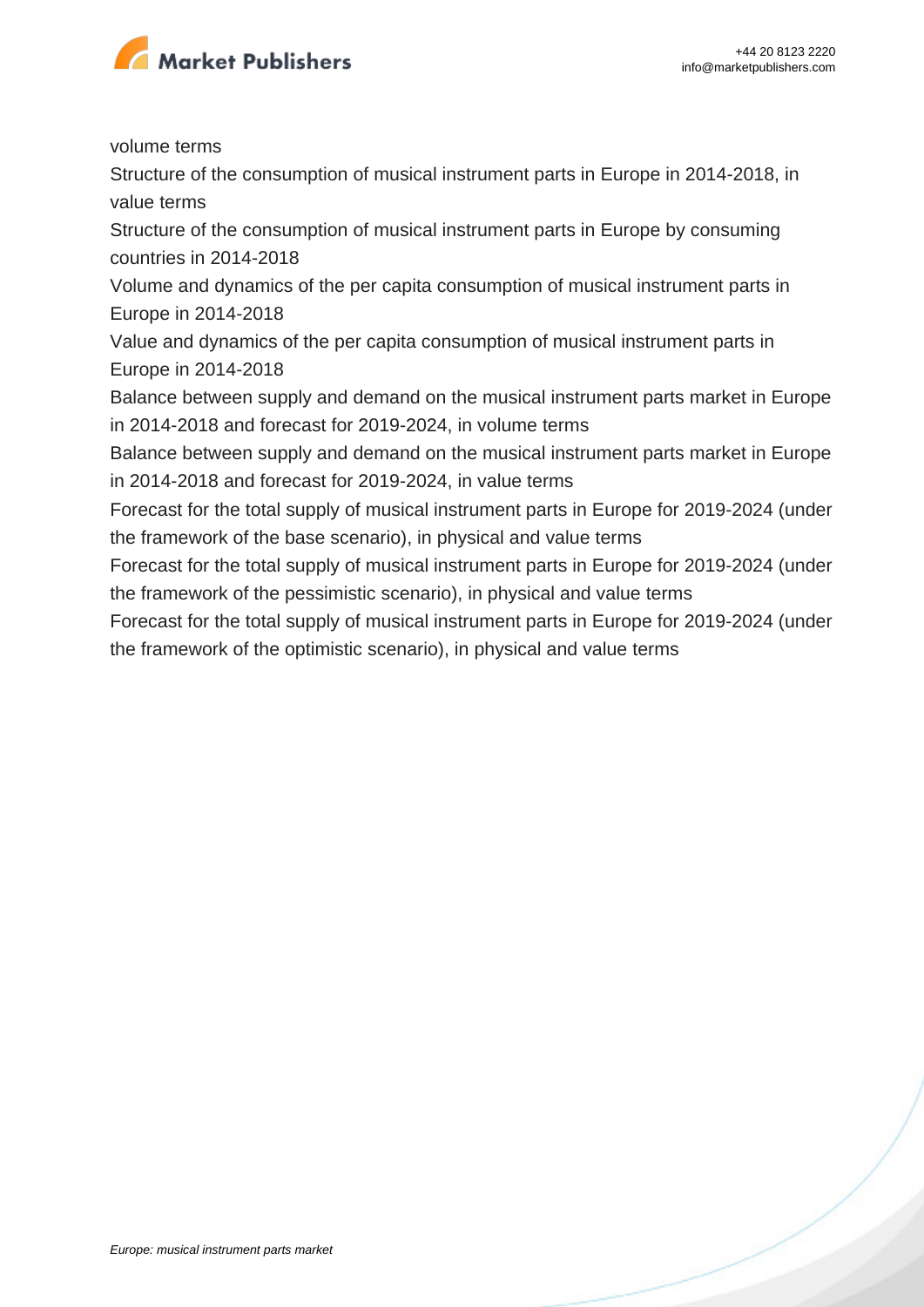

# **About**

### **ABOUT WMSTRATEGY**

This report is 75% ready and is in completion stage. The final version of the research report will be presented up to 5 working days after your order. If you purchase the Corporate License, you will get an Excel sheet with all the quantitative information in up to 2 working days after your purchase. Feel free to contact us for more information or to request a demo version!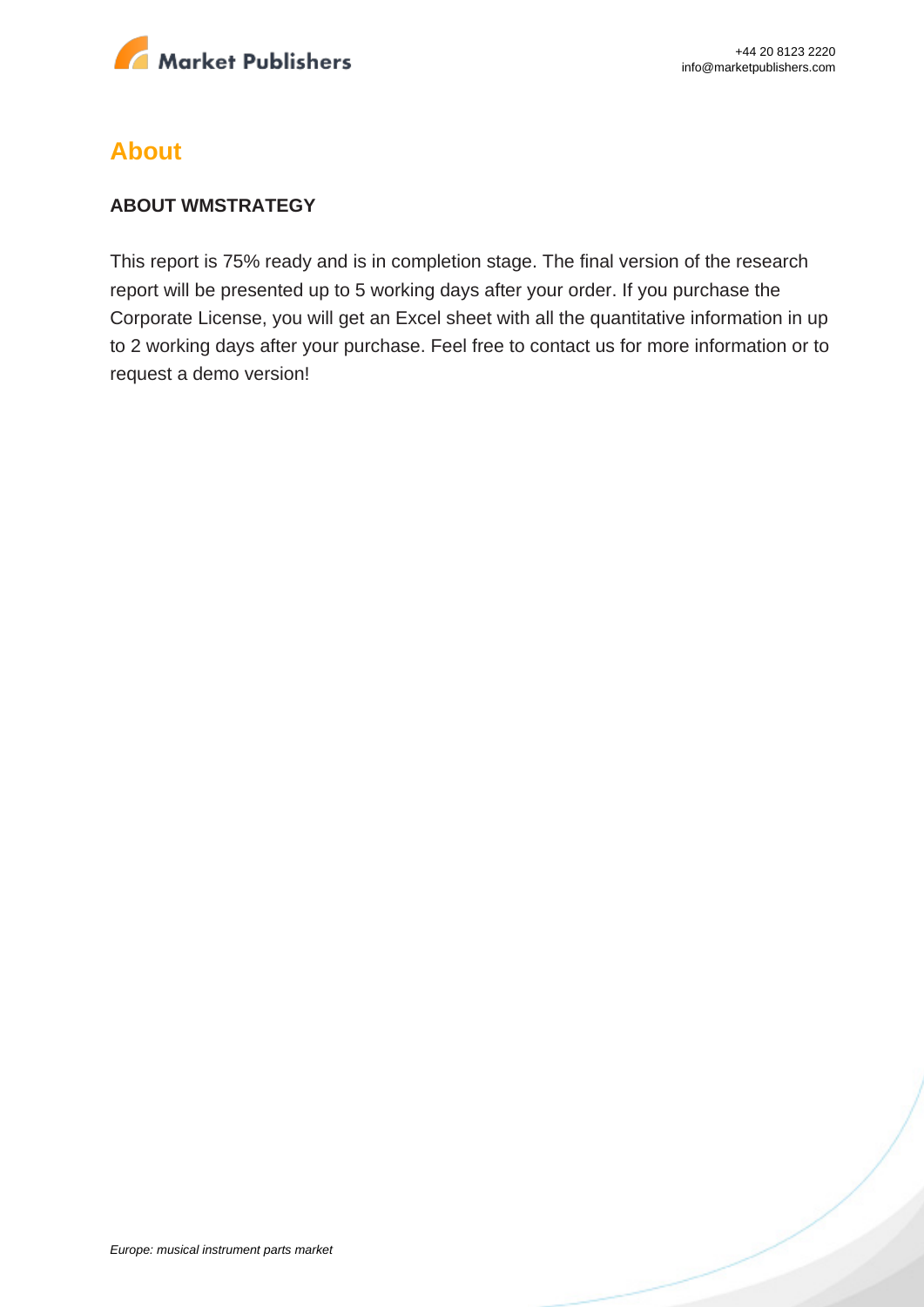

# **List Of Tables**

### **LIST OF TABLES**

Key indicators on the musical instrument parts market in Europe in 2014-2018 Key indicators of the economy of Europe in 2014-2018

Forecast for the economy of Europe for 2018-2020

Volume and dynamics of the musical instrument parts market in Europe in 2014-2018 Value and dynamics of the musical instrument parts market in Europe in 2014-2018 Structure of the musical instrument parts market in Europe in 2014-2018, in volume terms

Structure of the musical instrument parts market in Europe in 2014-2018, in value terms Structure of the musical instrument parts market in Europe by origin in 2014-2018, in volume terms

Structure of the musical instrument parts market in Europe by origin in 2014-2018, in value terms

Structure of the musical instrument parts market in Europe by country in 2014-2018, in volume terms

Structure of the musical instrument parts market in Europe by country in 2014-2018, in value terms

Country opportunity analysis

Volume and dynamics of the domestic production of musical instrument parts in Europe in 2014-2018

Value and dynamics of the domestic production of musical instrument parts in Europe in 2014-2018

Structure of the domestic production of musical instrument parts in Europe by producing countries in 2014-2018, in volume terms

Structure of the domestic production of musical instrument parts in Europe by producing countries in 2014-2018, in value terms

Value chain analysis of the musical instrument parts market in Europe

Cost breakdown of the price formation of musical instrument parts in Europe, in % Volume and dynamics of the average producer prices of musical instrument parts in Europe in 2014-2018

Volume and dynamics of other prices of musical instrument parts in Europe (wholesale, distributor, retail, etc.) in 2014-2018

Trade balance of musical instrument parts foreign trade in Europe in 2014-2018, in volume terms

Trade balance of musical instrument parts foreign trade in Europe in 2014-2018, in value terms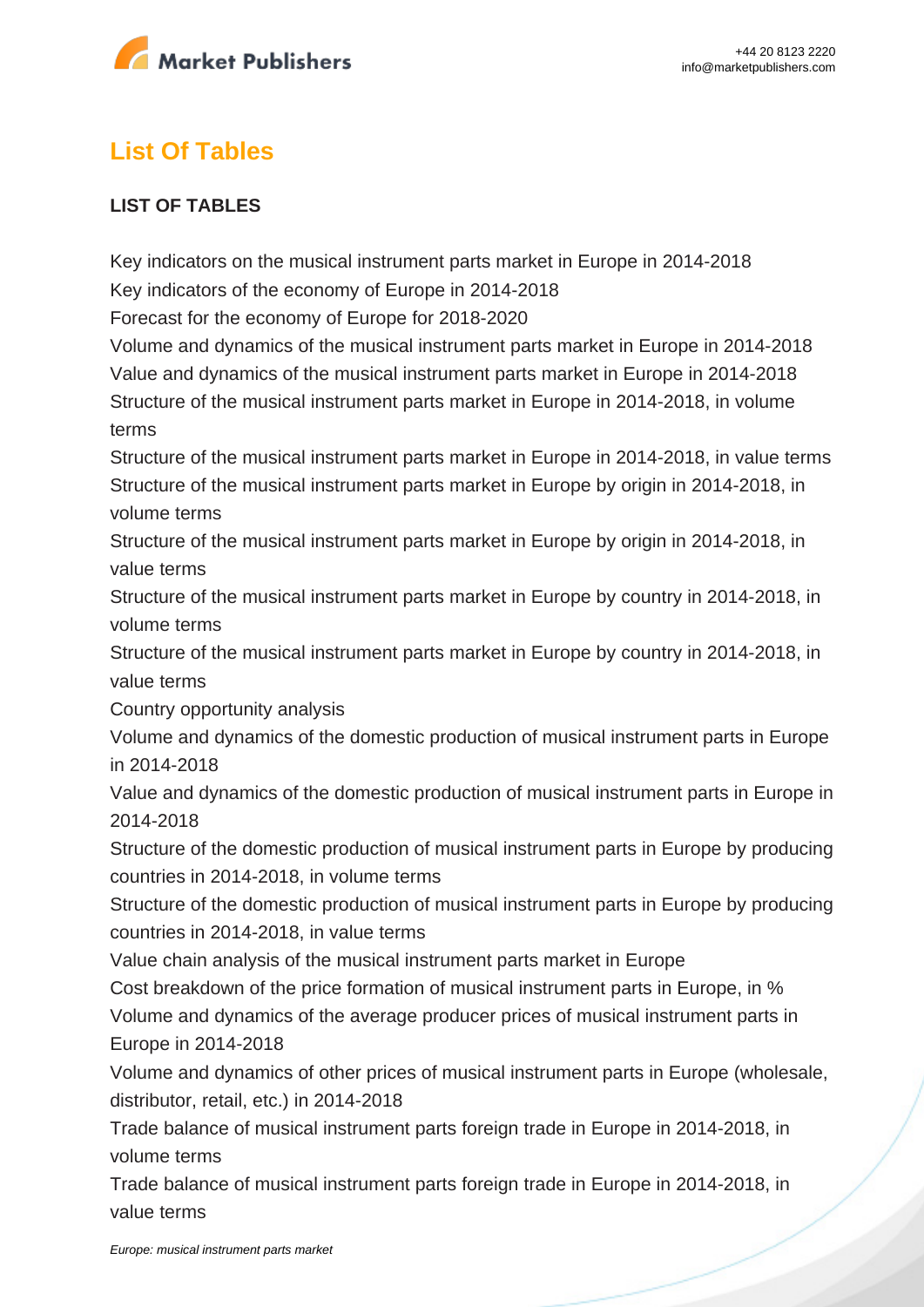

Volume and dynamics of the imports of musical instrument parts to Europe in 2014-2018

Value and dynamics of the imports of musical instrument parts to Europe in 2014-2018 Main countries, importing musical instrument parts to Europe in 2014-2018, in volume terms

Main countries, importing musical instrument parts to Europe in 2014-2018, in value terms

Structure of the imports of musical instrument parts by types of musical instrument parts in 2014-2018, in volume terms

Structure of the imports of musical instrument parts by types of musical instrument parts in 2014-2018, in value terms

Average prices of imported musical instrument parts to Europe in 2014-2018 Volume and dynamics of the European exports of musical instrument parts in 2014-2018

Value and dynamics of the European exports of musical instrument parts in 2014-2018 Recipient countries of the European exports of musical instrument parts in 2014-2018, in volume terms

Recipient countries of the European exports of musical instrument parts in 2014-2018, in value terms

Structure of the European exports of musical instrument parts by types of musical instrument parts in 2014-2018, in volume terms

Structure of the European exports of musical instrument parts by types of musical instrument parts in 2014-2018, in value terms

Average prices of the European exports of musical instrument parts in 2014-2018 Volume and dynamics of the consumption of musical instrument parts in Europe in 2014-2018

Value and dynamics of the consumption of musical instrument parts in Europe in 2014-2018

Structure of the consumption of musical instrument parts in Europe in 2014-2018, in volume terms

Structure of the consumption of musical instrument parts in Europe in 2014-2018, in value terms

Structure of the consumption of musical instrument parts in Europe by consuming countries in 2014-2018

Volume and dynamics of the per capita consumption of musical instrument parts in Europe in 2014-2018

Value and dynamics of the per capita consumption of musical instrument parts in Europe in 2014-2018

Balance between supply and demand on the musical instrument parts market in Europe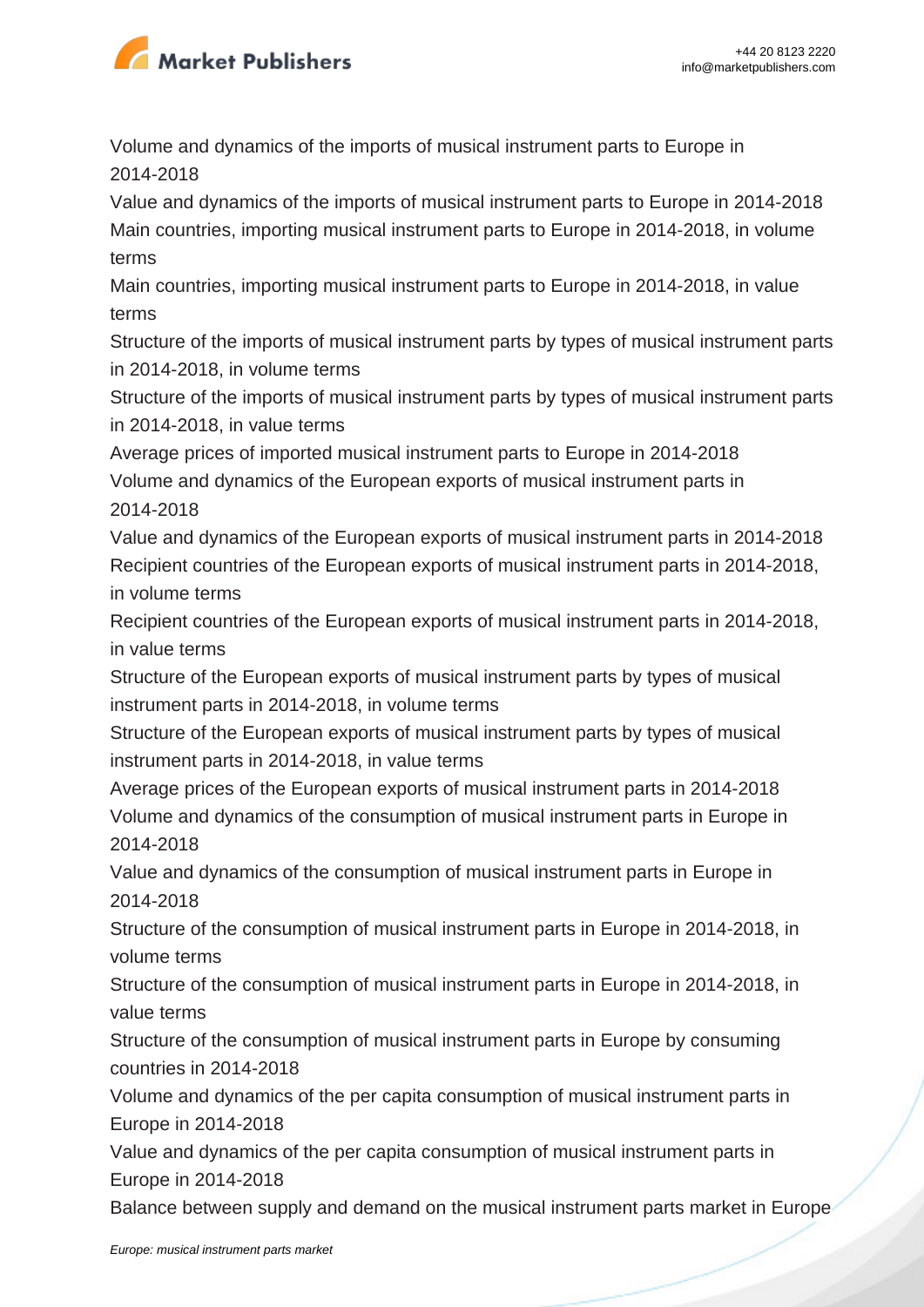

#### in 2014-2018 and forecast for 2019-2024, in volume terms

Balance between supply and demand on the musical instrument parts market in Europe in 2014-2018 and forecast for 2019-2024, in value terms

Forecast for the total supply of musical instrument parts in Europe for 2019-2024 (under the framework of the base scenario), in physical and value terms

Forecast for the total supply of musical instrument parts in Europe for 2019-2024 (under the framework of the pessimistic scenario), in physical and value terms

Forecast for the total supply of musical instrument parts in Europe for 2019-2024 (under the framework of the optimistic scenario), in physical and value terms